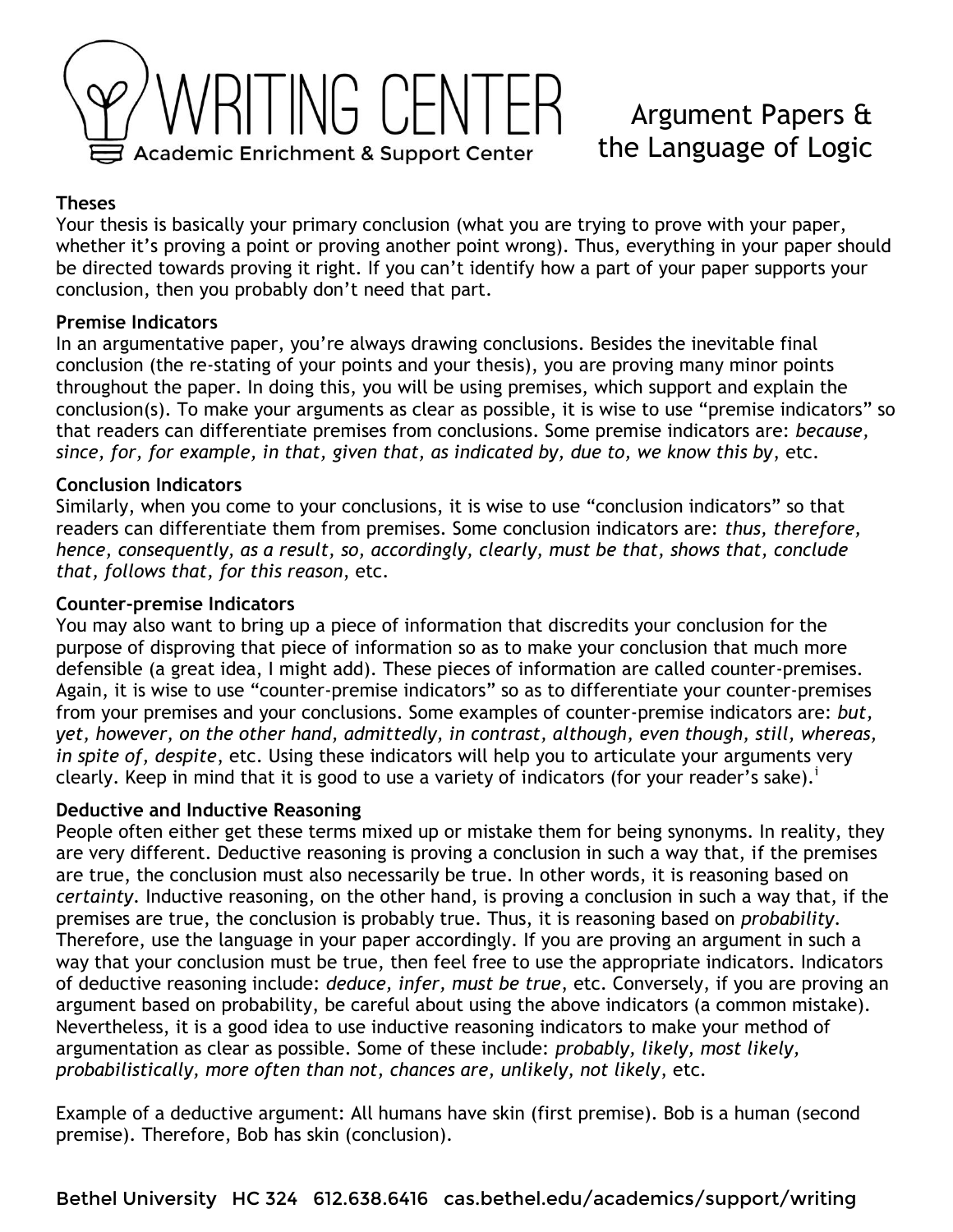Example of an inductive argument: Most people who have red cars like to drive fast (first premise). Bob has a red car (second premise). Thus, it is likely that Bob likes to drive fast (conclusion).

# **Using the Language of Logic Correctly: Validity and Soundness**

# *Validity*

Validity is a term often used very loosely in writing and speaking. In the strictly logical sense, however, it is a term that only applies to deductive reasoning. Basically, a deductive argument is valid if the truth transfers from the premises in such a way that, if the premises are true, the conclusion must be true. Conversely, a deductive argument is invalid if the truth does not transfer correctly from the premises to the conclusion (if the premises are true but the conclusion can still be false). There are no degrees of validity (more valid, less valid, etc.); a deductive argument is either valid or invalid. Validity does not apply to inductive arguments; inductive arguments are either good or bad. However, degrees of goodness and badness do apply to inductivity (better, worse, etc.).

Example of Valid Reasoning: All spiders have two legs (first premise). Dave is a spider (second premise). Therefore, Dave has two legs (conclusion). *Note that, since validity has to do with form, even if one or all of the premises are false, the argument can still be valid*.

Example of Invalid Reasoning: All spiders have eight legs (first premise). Dave has eight legs (second premise). Therefore, Dave is a spider (conclusion).

#### *Soundness*

Likewise, soundness is another term used too loosely that, in the purely logical sense, also only applies to deductive arguments. A deductive argument is sound if it has a valid form and if the premises are also true.

Example of Sound Reasoning: All spiders have eight legs (first premise). Dave is a spider (second premise). Therefore, Dave has eight legs (conclusion).

# **Logical Fallacies**

Fallacies are arguments that appear to be successful and correct but actually have a defect in their truth conduciveness. Getting to know logical fallacies is great for two reasons: 1.) you can spot them in your own work and eliminate them, making your work better and 2.) you can spot them in the work of others, making it easier for you to dismantle their arguments (or, help them build better ones if you're into being nice). Here are some basic logical fallacies:

*Argument from Ignorance* (*Ad Ignorantium*): establishing the truth or falsity of an argument because others have not proved it wrong or right, respectively. Example: "God does not exist because no one has proven that He does."

*Appeal to Authority* (*Ad Veracundiam*): advocating for a certain position because a popular person is of that position (but the popular person has no expertise regarding that position). Example: "You should buy a Porsche because that's what Donald Trump drives."

*Argument Ad Hominem*: directing the attack of an argument not at the argument's conclusion but at the person who asserts or defends it (either "abusive," in which the person is attacked, or "circumstantial," in which the circumstances the argument arose from are attacked). Example of